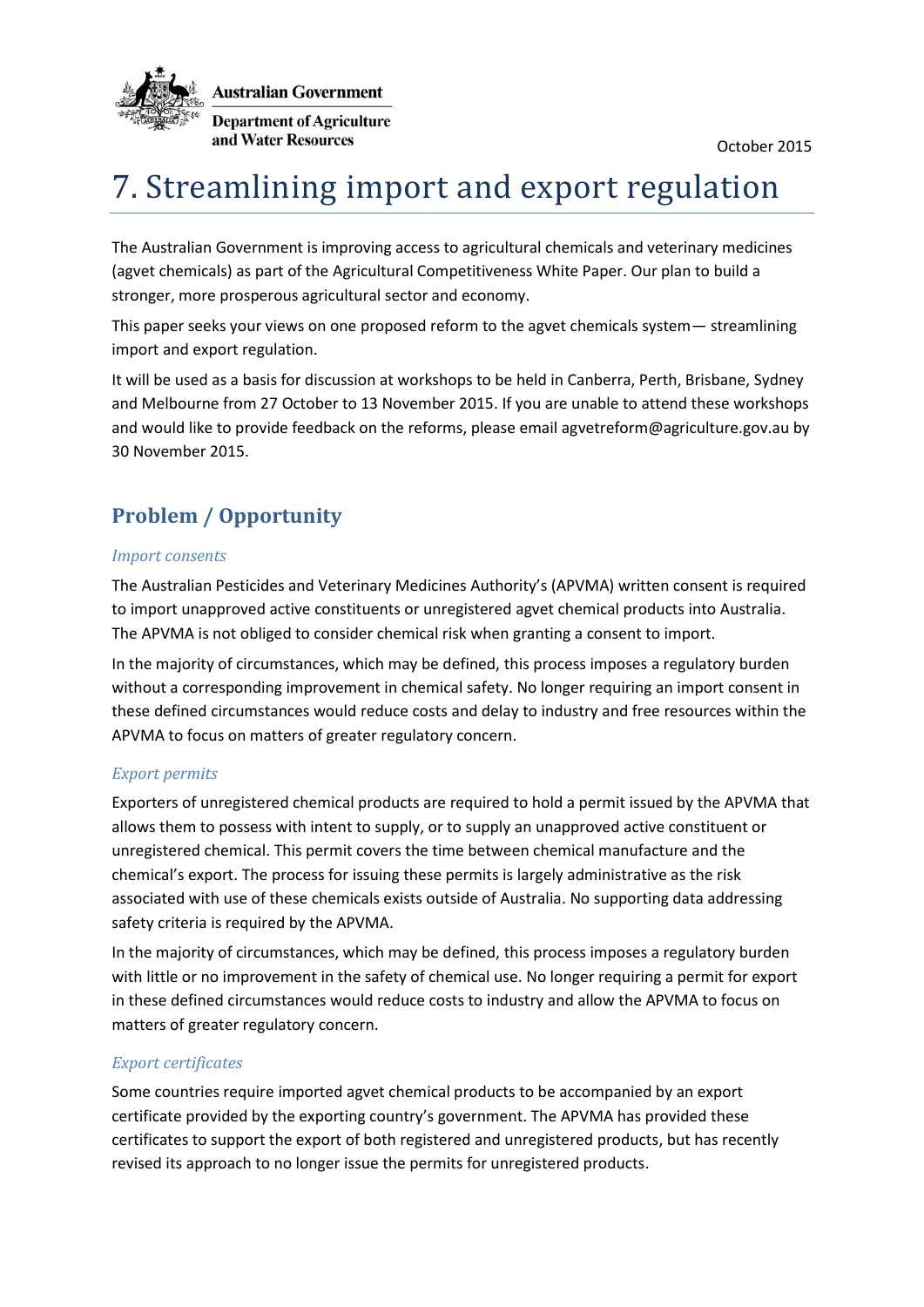It is appropriate for the APVMA to provide export certificates about registered products, where matters about those products are within its knowledge and competence. The APVMA's past practice of providing certificates for unregistered chemical products, where it has very little knowledge about the product, is a risk to the APVMA's reputation as a competent and trustworthy regulator. This task is not related to the APVMA's principal responsibility of assessment and control of the supply of safe chemicals in Australia, but is related to the APVMA's secondary responsibility for domestic agvet chemicals manufacturing. Other avenues exist for exporters of unregistered chemical products to seek government certification, including schemes administered by chambers of commerce on behalf of the Australian Government Department of Foreign Affairs and Trade.

Formally limiting the APVMA's role in export certification will allow the APVMA to focus on matters of greater regulatory concern.

## **What we have heard**

Stakeholders generally reflected that the proposed changes are largely procedural or administrative and are expected to deliver a modest improvement in efficiency. Most discussions have supported the removal of burdensome administrative processes that offer limited improvements in the management of chemical risk.

The concern heard most often related to the potential for changes in access to international markets for agvet chemicals (predominantly veterinary medicines) manufactured in Australia. Another concern is about Australia's ability to meet its responsibilities under international conventions, though the specifics of this concern were not made clear in our discussions. The department has established that these reforms would not affect Australia's ability to meet its obligations with respect to these conventions.

Conversations to date have helped us to understand the requirements of some international destinations for Australian-made products and the role the APVMA plays in supporting access to these markets for Australian chemical manufactures.

Many stakeholders have highlighted the importance of maintaining or improving perceptions of our regulatory system overseas.

## **The proposed reform measure**

We understand how important Australia's reputation for competent regulation is in supporting access to markets for Australian products and we will continue to consider reputational issues as we undertake this reform agenda.

We will work with stakeholders, including trade officials in the department and other Australian Government agencies, to understand the risks posed by the reforms. We will also ensure any changes can be properly explained to trading partners to give them confidence in the continued quality of our regulatory system.

These reforms will not lesson the government's ability to meet its obligations under international agreements. These obligations are met through processes that are the responsibility of the department rather than the APVMA.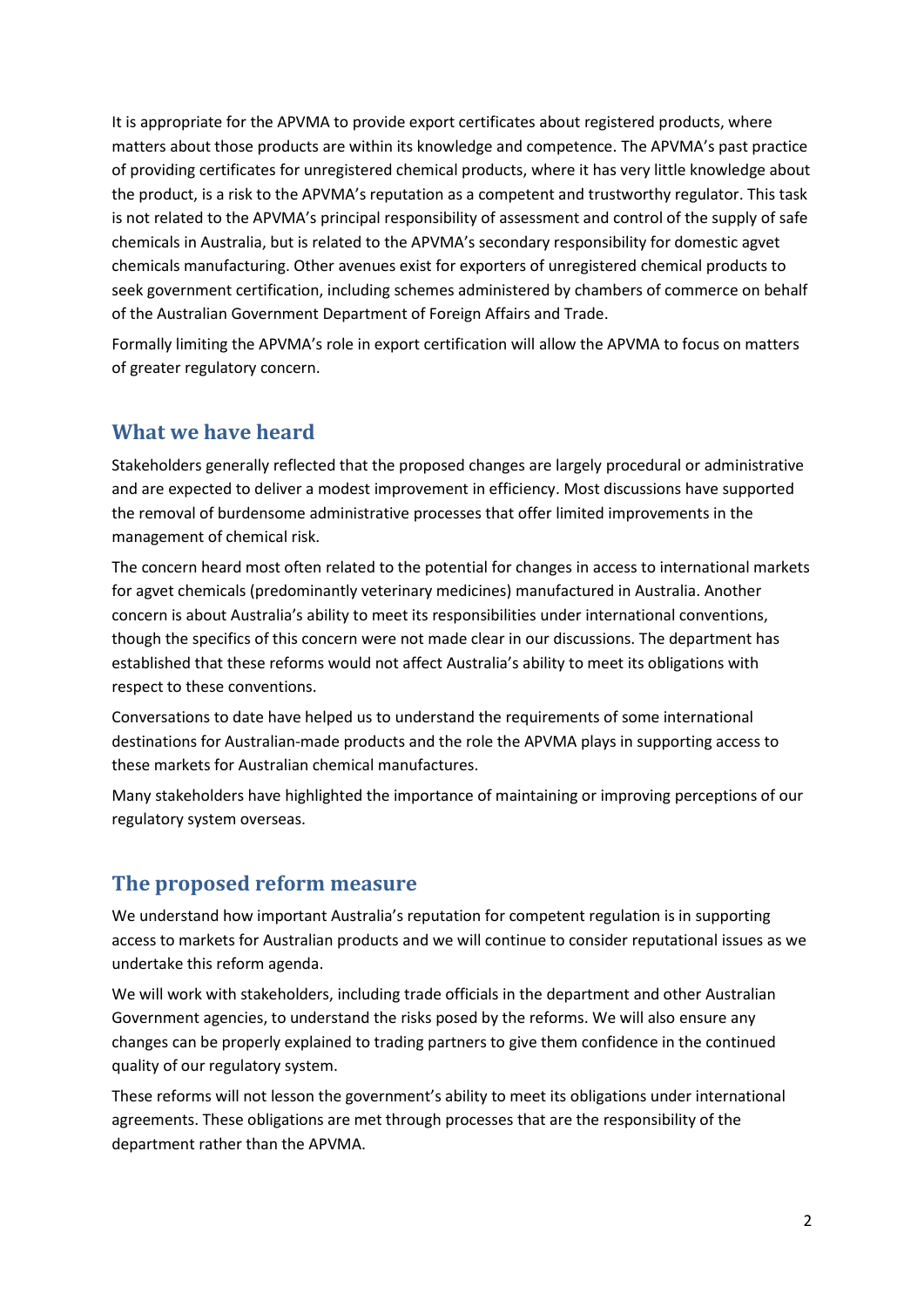### *Import Consents*

It is proposed that import consents would no longer be required in those situations where the generation of a consent does not improve management of chemical risk or where that risk is adequately managed by others. This would apply to unregistered products:

- (a) imported for use by, or under the direction of, a veterinary surgeon
- (b) that are the subject of a current APVMA permit, or
- (c) imported up to 28 days prior to the expected date of an APVMA decision on an application to register that product.

In the first two situations [(a) and (b)], the risks of using unregistered products are assessed and mitigated by the professional expertise of a veterinarian or the process for issuing and enforcing compliance with APVMA permits.

Manufacturers and suppliers put effort into ensuring new imported product does not arrive prior to its registration. After registration, the product is shipped by the exporter to the docks and then to stores and farms. For (c), reducing the lag time between a registration decision is made and when supply may start improves the access of farmers to new chemical products. Reducing lag time also maximises the period of exclusive market access given to products registered with protected information.

Providing an importation window prior to registration will remove the costs of an import consent and allow newer, better chemicals to come on to the market as soon as possible.

The APVMA enforcement of compliance with the existing prohibition on supply of unregistered chemical products would continue to manage any risks posed by products prior to registration or in the event registration is not granted. This prohibition operates alongside state and territory laws controlling the use of unregistered chemical products.

Implementation: This change could be achieved by amending section 69B of the *Agricultural and Veterinary Chemicals (Administration) Act 1992* to allow for uncertified imports in circumstances described in the regulations. Regulations for section 69B would then be made be made describing the three circumstances (a) to (c)*.*

### *Export Permits*

It is proposed that a person be exempt from requiring an APVMA issue permit to supply, or possess with intent to supply an unapproved active constituent or unregistered chemical product outside Australia. The risks of an exported chemical product are already managed through other regulatory schemes including dangerous goods, transport, workplace health and safety or biosecurity regulators.

Implementation: There are several options for legislation implementing this idea. Amendments could be made to the relevant provisions in Part 4 of the Schedule to the *Agricultural and Veterinary Chemical Code Act 1994* to possession or supply of products only for the purposes of export without the need for an export permit. Or regulations could be made describing the circumstances, like possession or supply for export, under which it would not be an offence to possess or supply an unregistered chemical product. Or regulations may be able to be made exempting products for export from the relevant provisions of the Agvet Code.